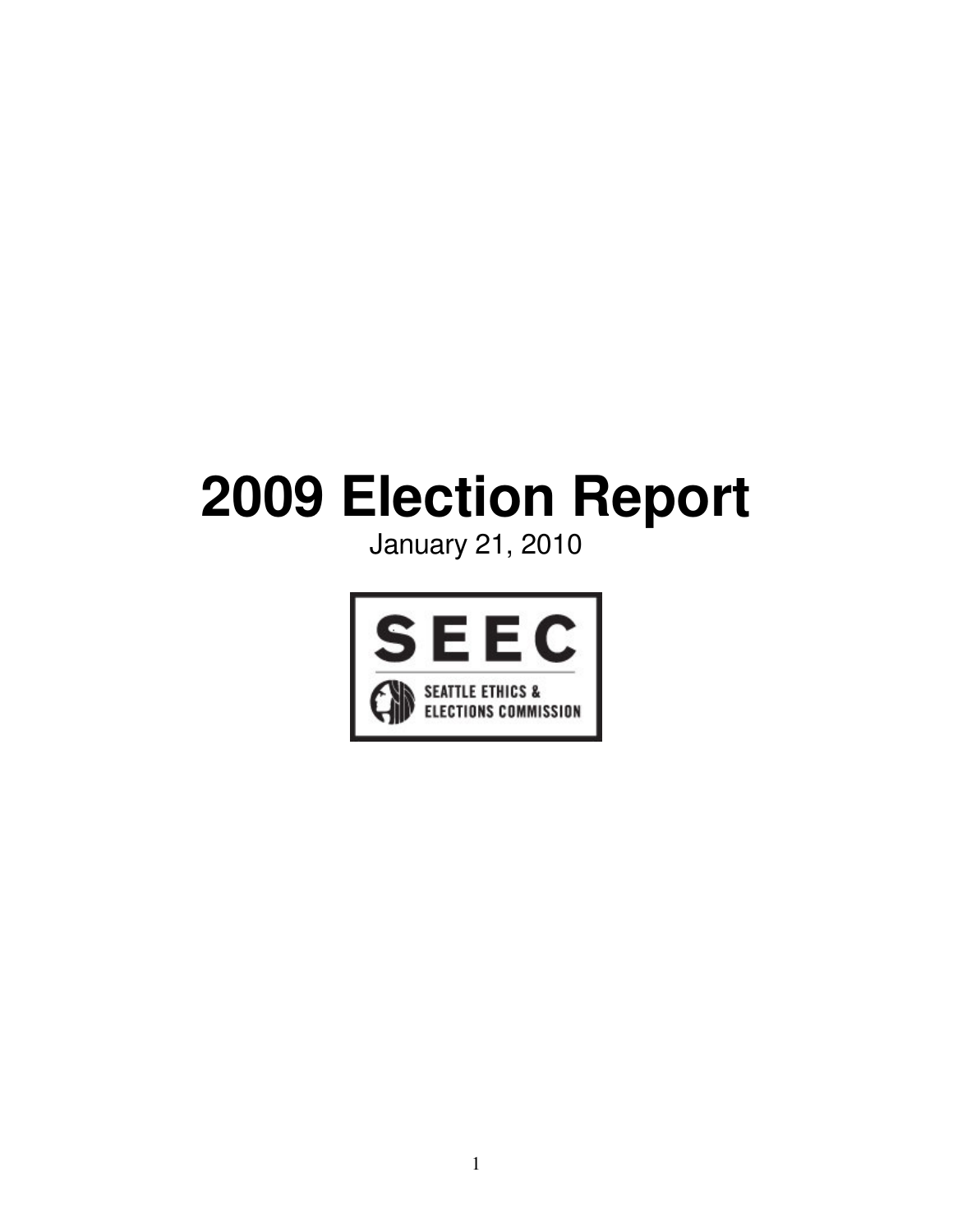#### **ABOUT THE SEATTLE ETHICS AND ELECTIONS COMMISSION**

The Commission is a seven-member, citizen body that interprets, administers and enforces the Seattle Elections Code, Ethics Code, Election Pamphlet Code and Whistleblower Protection Code. Three members are appointed by the Mayor (confirmed by the City Council), three are appointed by the City Council and the seventh is appointed by the other six and confirmed by the City Council. Members serve three year terms.

#### **Seattle Ethics and Elections Commission Members**

Robert Mahon, Chair Tarik Burney, Vice Chair

Bill Sherman

Ed Carr Lynne Iglitzin Nancy Miller Michele Radosevich

#### **Commission Staff**

| <b>Wayne Barnett</b><br><b>Executive Director</b><br>wayne.barnett@seattle.gov        | 684-8577 | <b>Anthony Adams</b><br><b>Assistant to the Executive Director</b><br>anthony.adams@seattle.gov                                      | 684-8576 |
|---------------------------------------------------------------------------------------|----------|--------------------------------------------------------------------------------------------------------------------------------------|----------|
| <b>Kate Flack</b><br>684-8578<br>Investigator<br>kate.flack@seattle.gov               |          | <b>Polly Grow</b><br>Campaign Finance Auditor<br>polly.grow@seattle.gov                                                              | 615-1248 |
| <b>Robert B. DeWeese</b><br>Information Tech. Professional<br>bob.deweese@seattle.gov | 684-8579 | <b>Mardie Holden</b><br>Sr. Training & Education Coordinator<br>mardie.holden@seattle.gov                                            | 684-0595 |
| <b>Commission Mailing Address:</b><br>P.O. Box 94729<br>Seattle, WA 98124-4729        |          | <b>Commission Street Address:</b><br>700 Fifth Avenue, Suite 4010<br>Seattle, WA 98104<br>USPS does not deliver mail to this address |          |

**Phone:** (206) 684-8500 **Fax:** (206) 684-8590 **E-Mail:** ethicsandelections@seattle.gov **Web:** http://www.seattle.gov/ethics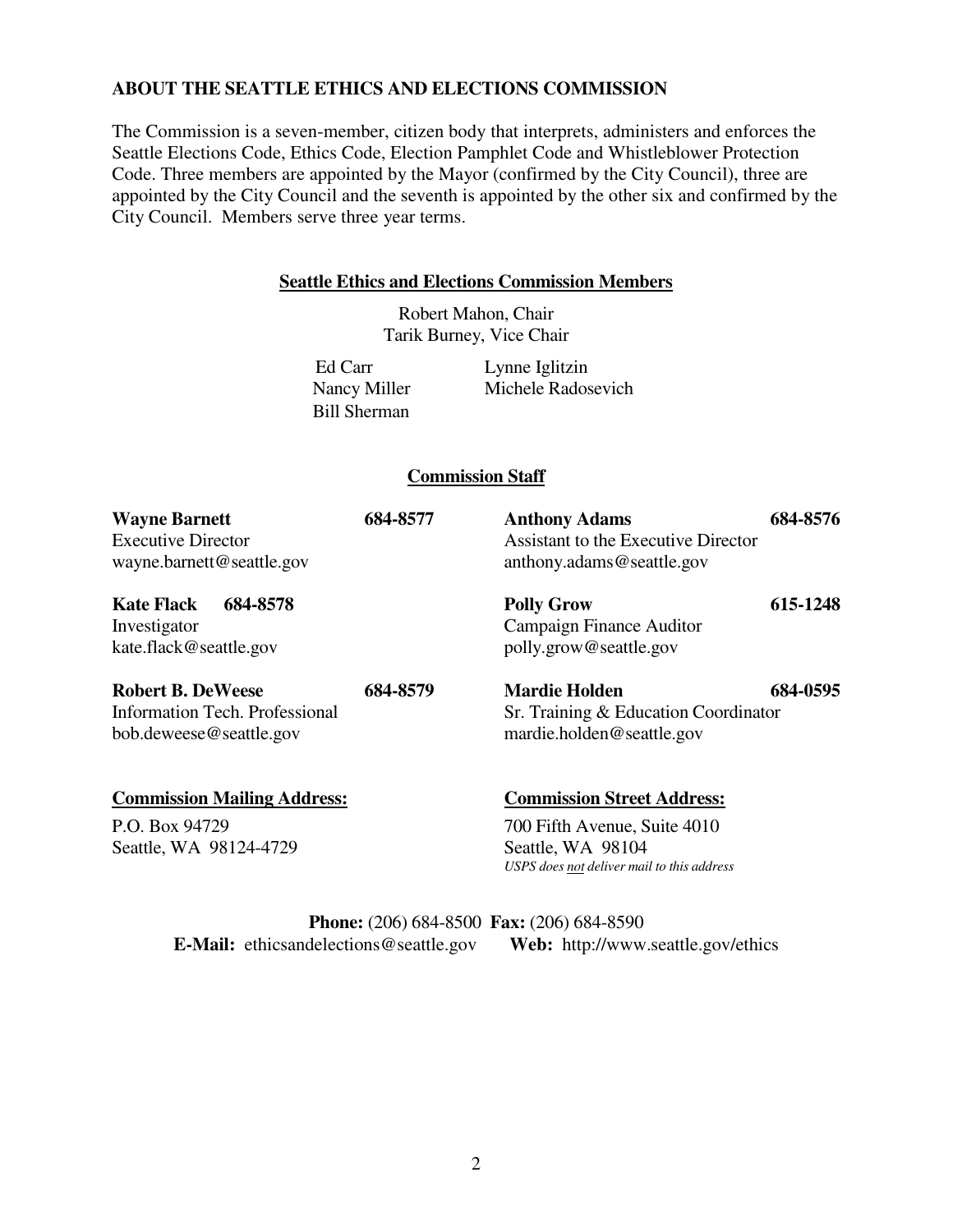#### **BIENNIAL REPORT ON ELECTION FINANCING**

The SEEC, following the biennial elections for municipal officeholders, publishes a report showing the money raised and spent promoting or opposing candidates and ballot issues.

Charts showing the contributions to, and expenditures by, candidate and ballot issue committees are also available on the Commission's web site: www.seattle.gov/elections. Visitors to the web site can access to up-to-date figures on:

 the total dollar value of contributions to each and every campaign committee, together with charts breaking down the data by the type of contributor, the size of the contribution, and the area from which the contribution was reported;

 $\triangleright$  the total number of contributors to each and every campaign committee, together with charts breaking down the data by the type of contributor, the size of the contribution, and the area from which the contribution was reported;

 $\triangleright$  the total value of expenditures made by each and every campaign committee;

Visitors to the web site can also get a list of every contributor to every campaign, and can search the Commission's database by name – for example, "John Doe" – or by employer – for example, "City of Seattle."

This report does not include all of the charts and graphs already available on the web site. Instead, this report provides some information placing the financing of the 2009 election season in historical context, and provides some information that isn't readily accessible at our web site.

#### *This report covers all disclosed activity from the beginning of the 2009 election cycle, May 1, 2006, through December 10, 2009.*

The following is a list of 2009 City Primary election and General election candidates and ballot issues. Candidates who competed in the General election are in **bold**, and names are be followed by an "I" (incumbent) and/or an "E" (elected).

|  |  |  | <b>City of Seattle Mayor</b> |
|--|--|--|------------------------------|
|--|--|--|------------------------------|

Elizabeth Campbell James Donaldson Jan Drago Kwame Wyking Garrett **Joe Mallahan Michael McGinn (E)** Greg Nickels (I) Norman Zadok Sigler

**City of Seattle City Attorney Tom Carr (I) Pete Holmes (E)**

**City of Seattle Council- Position 2 Richard Conlin (E,I) David Ginsberg**

**City of Seattle Council- Position 4 Sally Bagshaw (E) David Bloom** Brian Carver Dorsol Plants Thomas Tobin

**City of Seattle Council- Position 6 Jessie Israel** Marty Kaplan **Nick Licata (E,I)**

**City of Seattle Council- Position 8** Bobby Forch David Miller **Mike O'Brien (E) Robert Rosencrantz** Jordan Royer Rusty Williams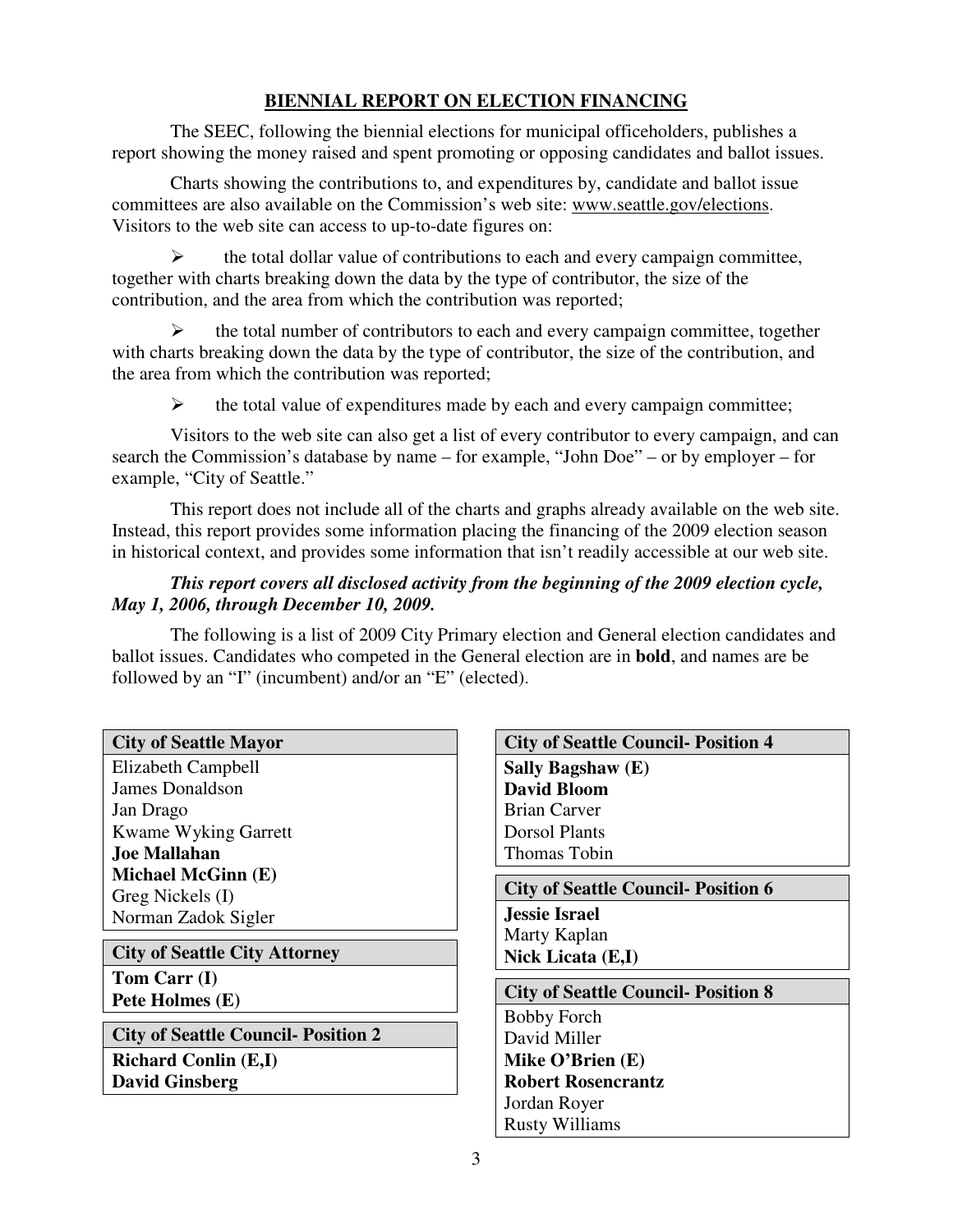#### **A. Summary of all 2009 contributions**

**Tables 1 and 2** below list the total amount of contributions received by each candidate and ballot issue committee from four categories: 1) contributions and loans from the candidate; 2) miscellaneous receipts, such as proceeds from t-shirt sales or transfers from a previous committee for the same office; 3) uncoded receipts, which are small contributions of \$25 or less and are not itemized by campaigns; and 4) contributions from individuals and groups. This chart also details the number of contributors, other than the candidate, to each campaign and the average size of the contribution from those contributors.

Two items merit special attention. First, four of the six winning candidates collected less money than their opponents. In the 2005 and 2007 cycles combined, just one candidate prevailed despite having been outspent. Second, the American Chemistry Council contributed \$1,386,175 to the referendum on the bag fee, making it the largest campaign contributor to a Seattle contest since the SEEC has been tracking contributions.

|                        | <b>Total</b><br><b>Contributions</b> | Candidate | Misc./<br>Prev. | <b>Uncoded</b> |               | <b>Individuals &amp; Groups</b> |                          |
|------------------------|--------------------------------------|-----------|-----------------|----------------|---------------|---------------------------------|--------------------------|
|                        |                                      |           | Campaign        |                | <b>Amount</b> | No.                             | Average                  |
| <b>Mayor</b>           |                                      |           |                 |                |               |                                 |                          |
| Elizabeth Campbell     | \$2,371                              | \$1,391   |                 |                | \$980         | $\overline{4}$                  | \$245.00                 |
| <b>James Donaldson</b> | \$51,906                             | \$10,068  |                 | \$3,616        | \$38,222      | 227                             | \$184.31                 |
| Jan Drago              | \$157,993                            | \$4,850   | \$1             | \$6,407        | \$146,735     | 587                             | \$260.89                 |
| Kwame Wyking Garrett   |                                      |           |                 |                |               | $\overline{0}$                  |                          |
| Joe Mallahan           | \$806,378                            | \$290,430 | \$371           | \$15,981       | \$499,845     | 1,720                           | \$299.90                 |
| Mike McGinn            | \$222,570                            | \$420     |                 | \$24,839       | \$197,362     | 1,442                           | \$154.09                 |
| <b>Greg Nickels</b>    | \$596,510                            | \$700     | \$23,502        | \$31,189       | \$541,119     | 2,265                           | \$252.67                 |
| Norman Zadok Sigler    | \$14,625                             | \$735     |                 | \$3,550        | \$10,339      | 149                             | \$93.21                  |
| <b>All Committees</b>  | \$1,852,353                          | \$308,594 | \$23,874        | \$85,582       | \$1,434,602   | 6,394                           | \$237.75                 |
| <b>City Attorney</b>   |                                      |           |                 |                |               |                                 |                          |
| Tom Carr               | \$97,439                             | \$1,514   | \$3,664         | \$7,265        | \$84,996      | 474                             | \$194.64                 |
| Pete Holmes            | \$87,622                             | \$6,351   |                 | \$8,339        | \$69,020      | 511                             | \$151.39                 |
| <b>All Committees</b>  | \$185,061                            | \$7,865   | \$3,664         | \$15,604       | \$154,016     | 985                             | \$172.20                 |
| <b>Council Pos. 2</b>  |                                      |           |                 |                |               |                                 |                          |
| <b>Richard Conlin</b>  | \$176,886                            | $S-$      | \$3,782         | \$25,371       | \$128,398     | 1,194                           | \$128.78                 |
| David Ginsberg         | \$42,548                             | \$6,317   |                 | \$5,979        | \$29,252      | 277                             | 127.19<br>\$             |
| <b>All Committees</b>  | \$219,932                            | \$6,317   | \$3,782         | \$31,350       | \$157,650     | 1471                            | \$128.48                 |
|                        |                                      |           |                 |                |               |                                 |                          |
| <b>Council Pos. 4</b>  |                                      |           |                 |                |               |                                 |                          |
| Sally Bagshaw          | \$225,887                            | \$10,050  |                 | \$11,942       | \$203,895     | 963                             | \$224.13                 |
| David Bloom            | \$93,003                             | \$1,476   | \$12            | \$11,632       | \$79,883      | 667                             | \$137.20                 |
| <b>Brian Carver</b>    | \$5,915                              | \$1,593   |                 | \$906          | \$3,416       | 36                              | 120.06<br>$\mathbb{S}^-$ |
| <b>Dorsol Plants</b>   | \$6,855                              | \$580     |                 | \$694          | \$5,581       | 38                              | 165.13<br>\$             |
| Thomas Tobin           | \$3,121                              | \$1,366   |                 | \$55           | \$1,700       | 12                              | \$<br>146.25             |
| <b>All Committees</b>  | \$344,501                            | \$15,065  | \$12            | \$25,229       | \$294,475     | 1716                            | \$186.31                 |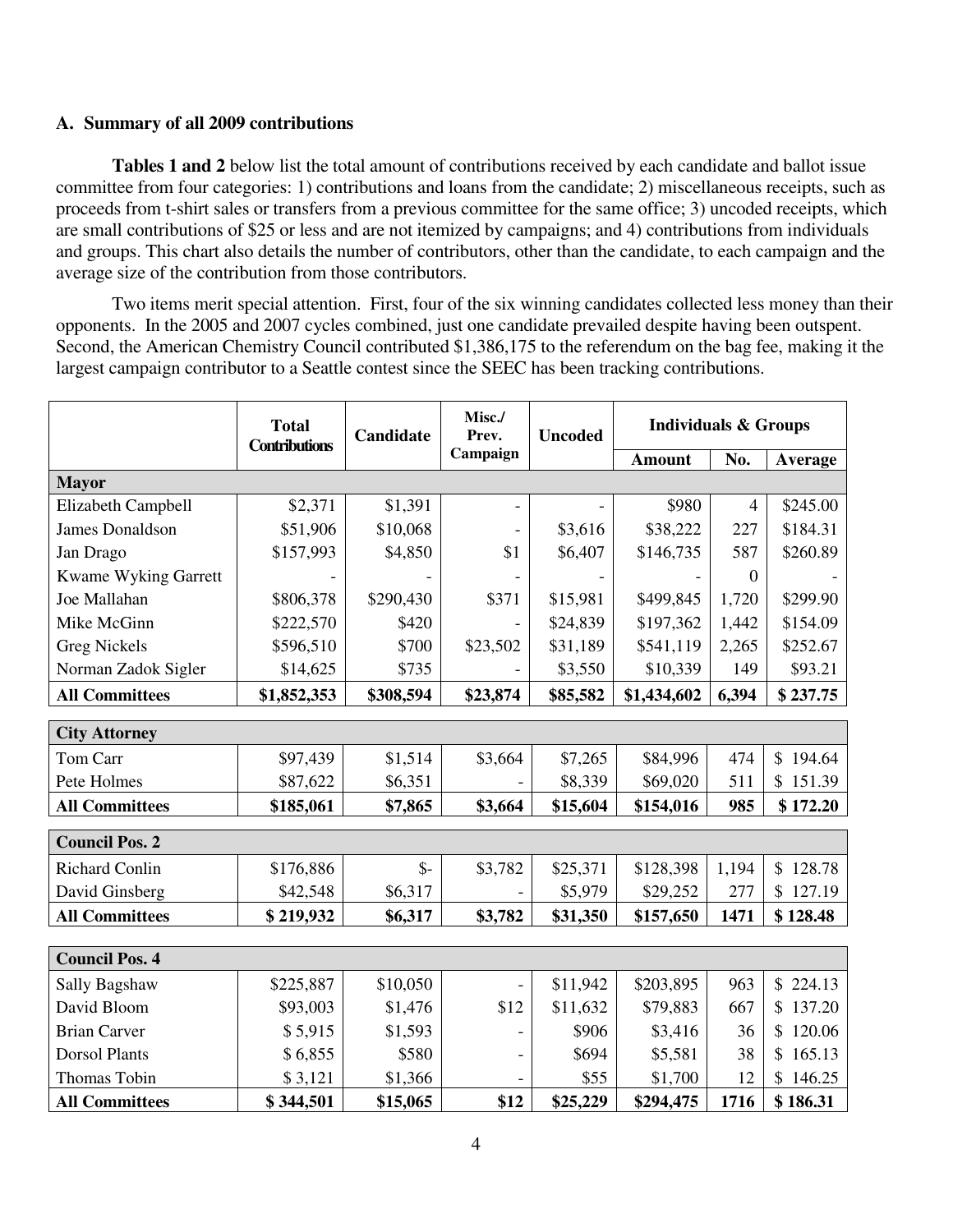|                           | <b>Total</b>         | Candidate | Misc./<br>Prev.          | <b>Uncoded</b> | <b>Individuals &amp; Groups</b> |      |          |
|---------------------------|----------------------|-----------|--------------------------|----------------|---------------------------------|------|----------|
|                           | <b>Contributions</b> |           | Campaign                 |                | Amount                          | No.  | Average  |
| <b>Council Pos. 6</b>     |                      |           |                          |                |                                 |      |          |
| Jessie Israel             | \$189,533            | \$15,200  | $\overline{\phantom{a}}$ | \$11,956       | \$162,377                       | 868  | \$200.84 |
| Marty Kaplan              | \$82,655             | \$6,835   |                          | \$2,855        | \$72,965                        | 290  | \$261.45 |
| Nick Licata               | \$140,995            | \$20      | \$26,997                 | \$21,111       | \$92,867                        | 984  | \$115.83 |
| <b>All Committees</b>     | \$413,048            | \$22,055  | \$26,997                 | \$35,922       | \$328,209                       | 2142 | \$170.00 |
|                           |                      |           |                          |                |                                 |      |          |
| <b>Council Pos. 8</b>     |                      |           |                          |                |                                 |      |          |
| <b>Bobby Forch</b>        | \$39,904             | \$11,254  | -                        | \$2,685        | \$25,965                        | 159  | \$180.19 |
| David Miller              | \$69,320             | \$9,219   |                          | \$5,645        | \$54,456                        | 322  | \$186.65 |
| Mike O'Brien              | \$132,537            | \$150     | \$4                      | \$13,421       | \$118,962                       | 749  | \$176.75 |
| <b>Robert Rosencrantz</b> | \$227,421            | \$37,006  | $\overline{a}$           | \$12,515       | \$177,900                       | 888  | \$214.43 |
| Jordan Royer              | \$111,158            | \$0       | \$90                     | \$4,455        | \$106,613                       | 457  | \$243.04 |
| <b>Rusty Williams</b>     | \$41,736             | \$24,210  | \$0                      | \$3,401        | \$14,125                        | 159  | \$110.23 |
| <b>All Committees</b>     | \$622,575            | \$81,839  | \$94                     | \$42,122       | \$498,021                       | 2734 | \$197.57 |

**Table 1**

|                                   | <b>Total</b>         | <b>Misc./Prev</b> | <b>Uncoded</b> |                     |     | <b>Individuals &amp; Groups</b> |
|-----------------------------------|----------------------|-------------------|----------------|---------------------|-----|---------------------------------|
|                                   | <b>Contributions</b> | Campaign          |                | Amount              | No. | Average                         |
| <b>Bag Fee Referendum</b>         |                      |                   |                |                     |     |                                 |
| Seattle Green Bag Campaign        | \$101,510            | \$1,375           | \$8,867        | \$91,268            | 358 | \$279.71                        |
| Coalition to Stop the Seattle Bag |                      |                   |                |                     |     |                                 |
| Tax                               | \$1,441,047          | \$100             |                | $$25$ $$1,440,922$  | 6   | \$240,157.83                    |
| <b>All Committees</b>             | \$1,542,557          | \$1,475           |                | \$8,892 \$1,532,190 | 364 | \$4,233.74                      |

| <b>Housing Levy</b> |           |         |         |           |     |                     |
|---------------------|-----------|---------|---------|-----------|-----|---------------------|
| Yes for Homes       | \$334,505 |         | \$5,189 | \$329,316 | 427 | 0.702.20<br>05.30 ا |
|                     |           | Table 2 |         |           |     |                     |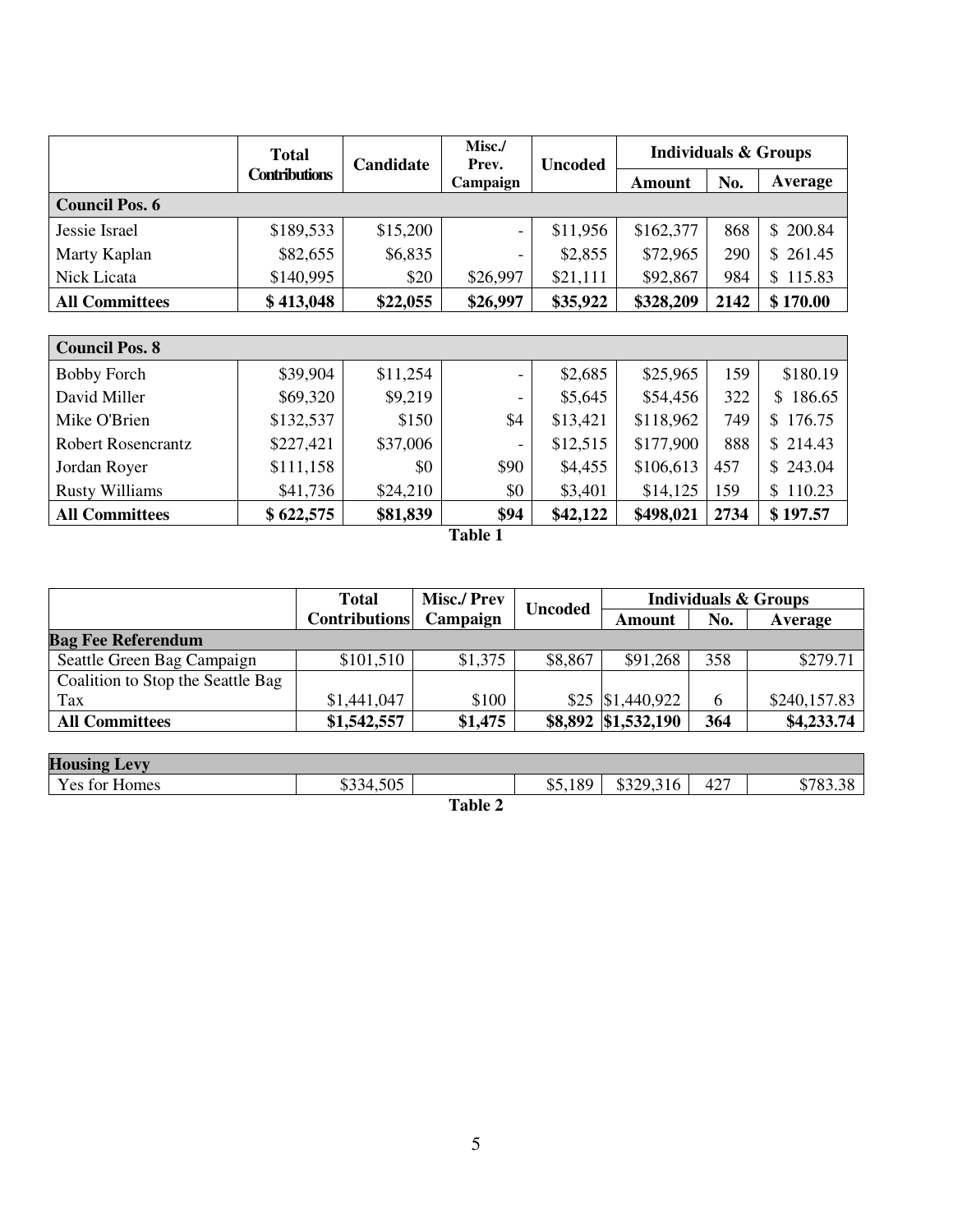#### **B. The 2009 Contests for City Council in Context**

#### **1. The number of contributors to City Council campaigns was close to average.**

As of this writing, 8,192 contributors<sup>1</sup> participated in the 2009 City Council election. That is more than the number of contributors who participated in 2007 and well more than the number of contributors who participated the last time the election was held during a recession. Between 1997 and 2007, Council campaigns averaged 8,824 contributors per election cycle.

The number of contributors who gave less than \$100 to a City Council candidate also bounced back from 2007, when it stood at its lowest level since the Commission began tracking contributions by size. This year the number of contributions of \$600 or more was the lowest it has been since 2001, when the contribution limit was \$600. The number of contributors who gave more than \$600 fell almost 28 percent from 2007.



<sup>&</sup>lt;sup>1</sup> This number factors out individual contributors who made more than one contribution to a single campaign, but counts as two contributors one individual who gave to two or more campaigns.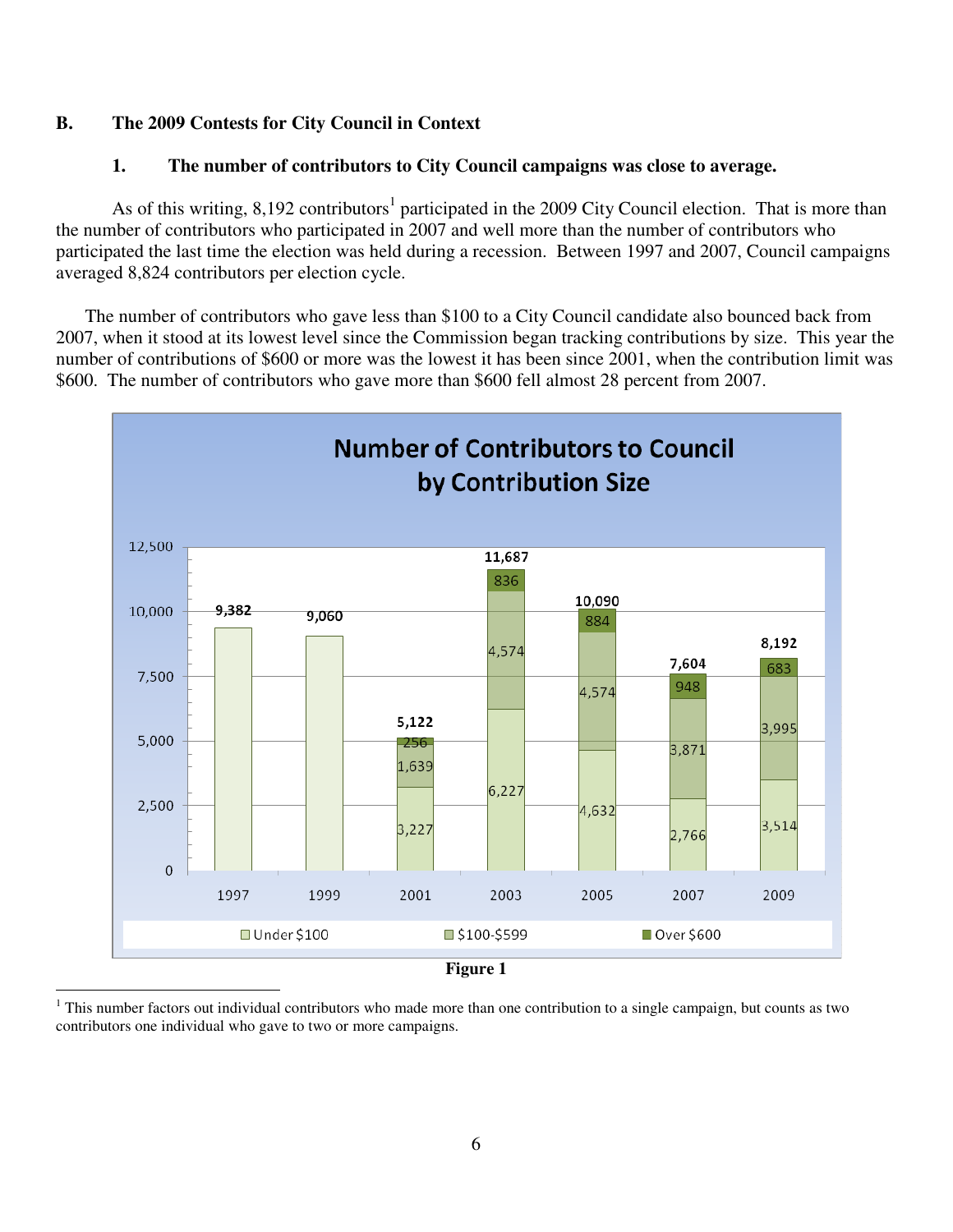### **2. The average value of contributions to City Council campaigns fell for the first time in at least 16 years.**

The average contribution fell to \$178 in 2009, just \$8 more than it was four years ago, and a fall of more than 16 percent from 2007.



**Figure 2**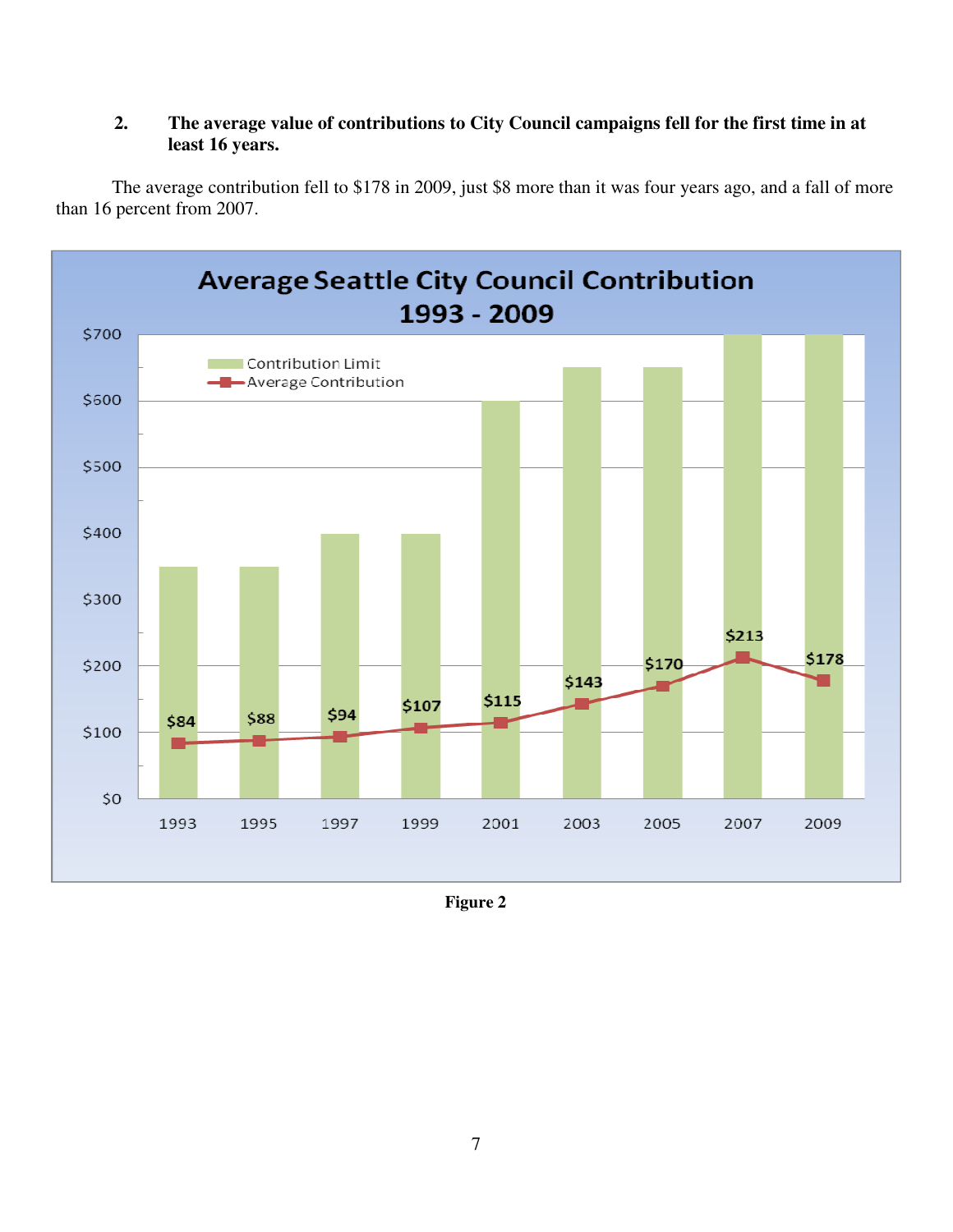#### **3. Total Council Campaign Fundraising Hit a Four-Cycle Low.**

City Council candidates had less money to spend in 2009 than they did in the last three election cycles. While funds raised in contributions of less than \$600 was up slightly, funds collected in increments of \$600 or more, and miscellaneous receipts (primarily candidate contributions) both declined from 2007. All totaled, City Council candidates raised almost \$300,000 less than they raised just two years ago.

The decline in fundraising was broad based. In both 2005 and 2007, six of the general election candidates raised in excess of \$200,000. In 2009, only two candidates raised more than \$200,000.



**Figure 3**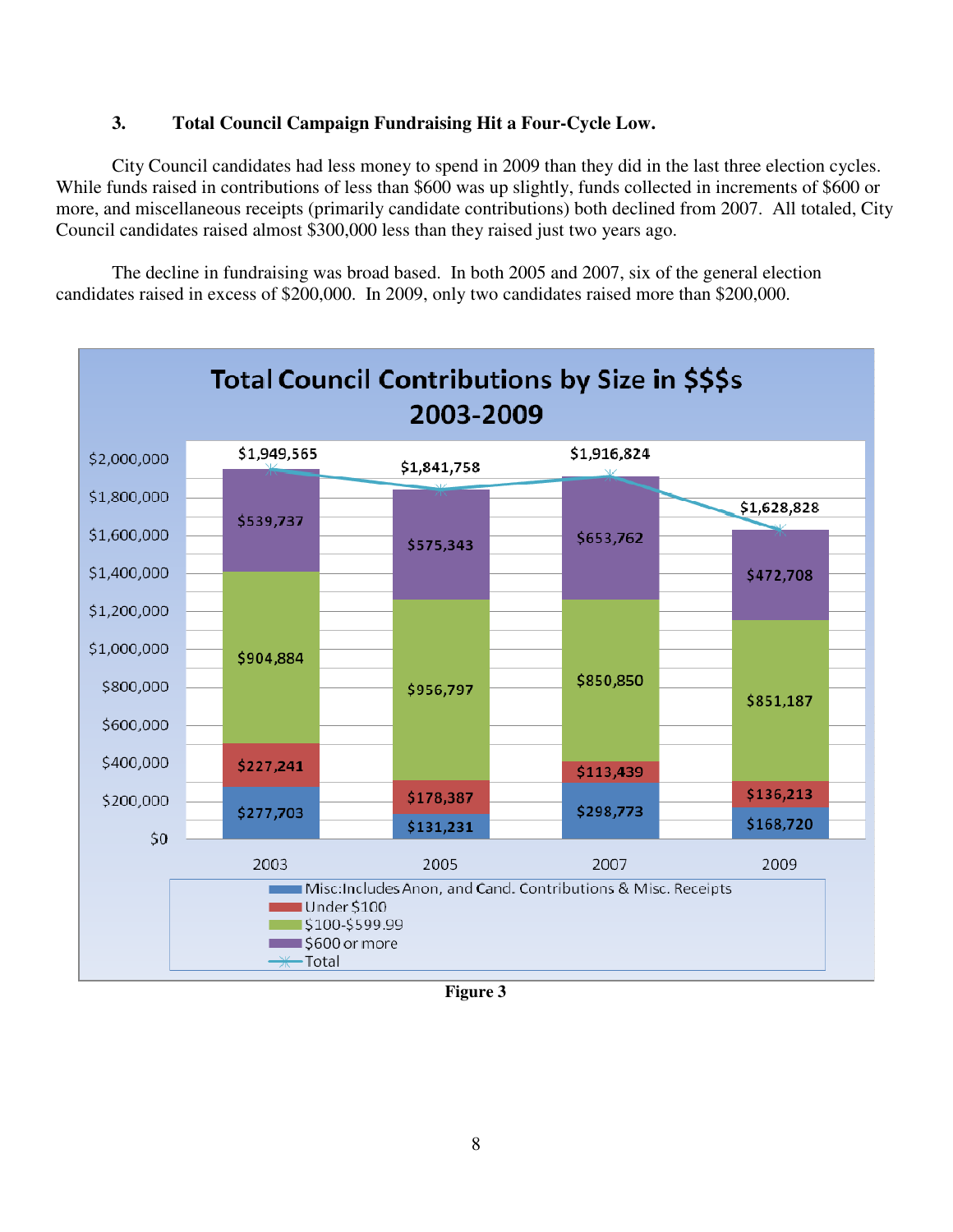#### **4. Money spent on literature and mail continues to decline.**

In 2009, the percentage of money spent by City Council candidates on fundraising stabilized after rising steeply between 2005 and 2007. Notably, the percentage of campaign funds spent on television and radio ads nearly doubled, while spending on literature and mail is off by a third since 2005.



**Figure 4**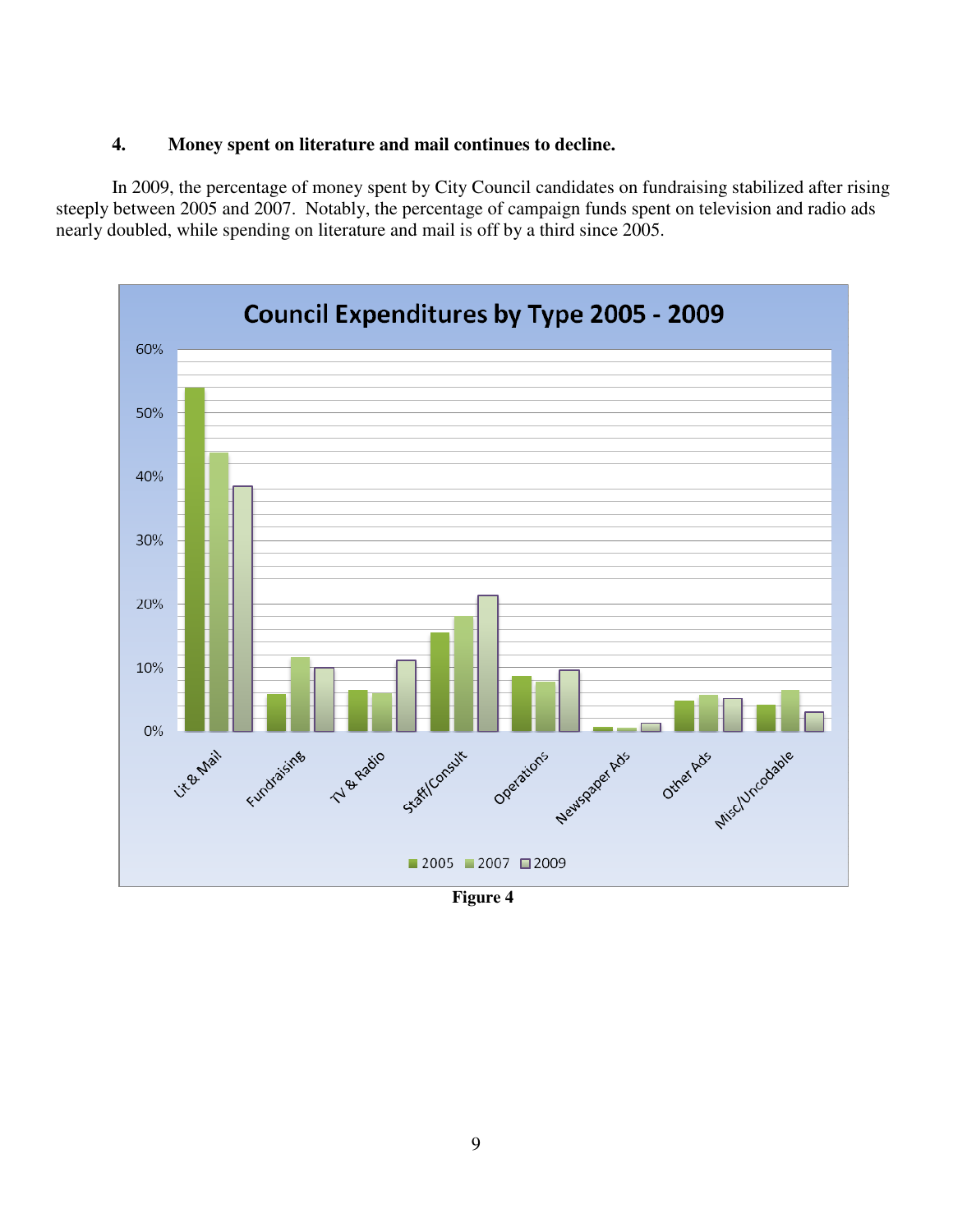#### **C. The Mayoral Race in Context.**

The following three charts are produced for historical purposes. Because there have been just three mayoral contests over the past eight years, as opposed to 23 City Council races, we make no attempt to identify trends.



**Figure 5**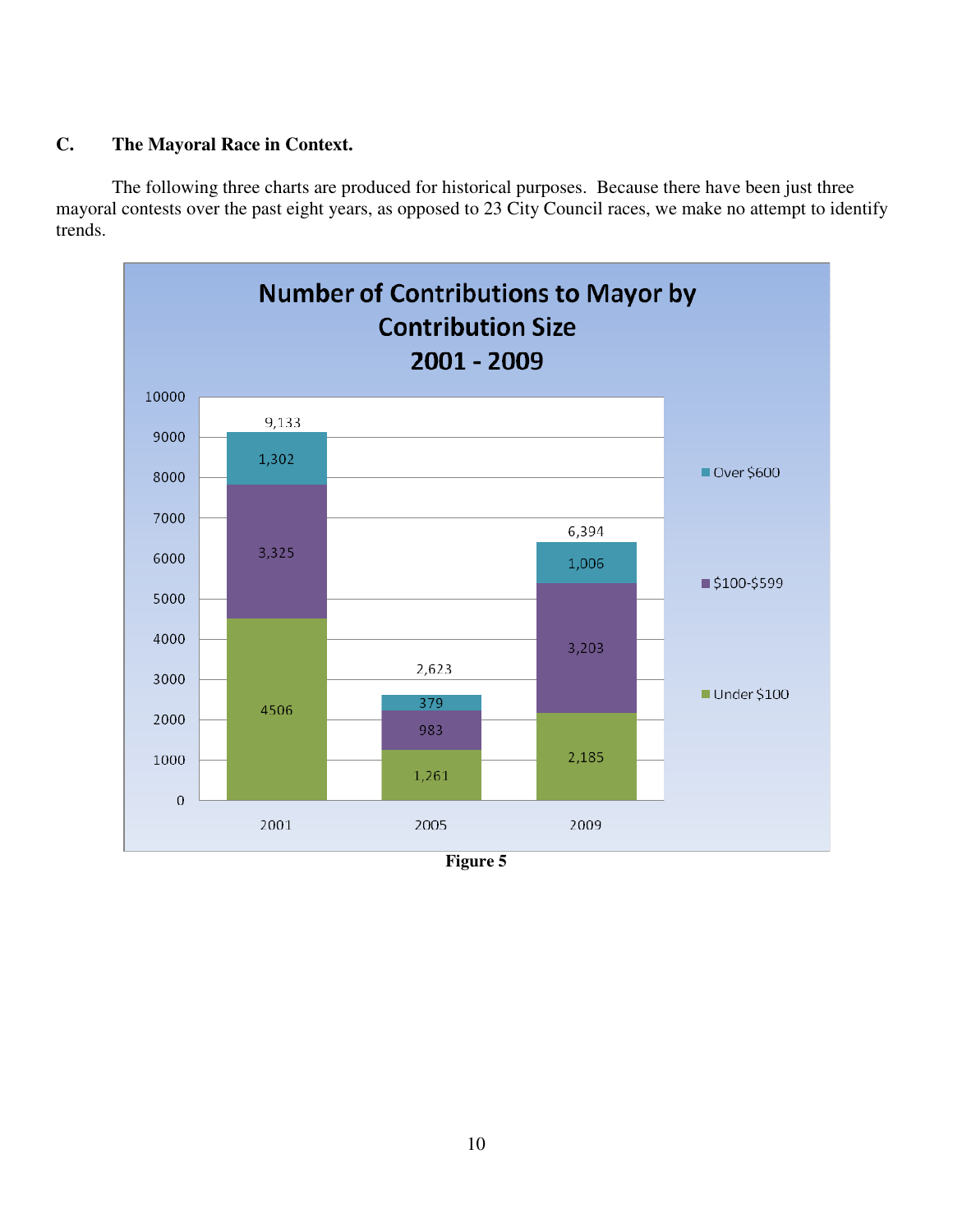

Figure 6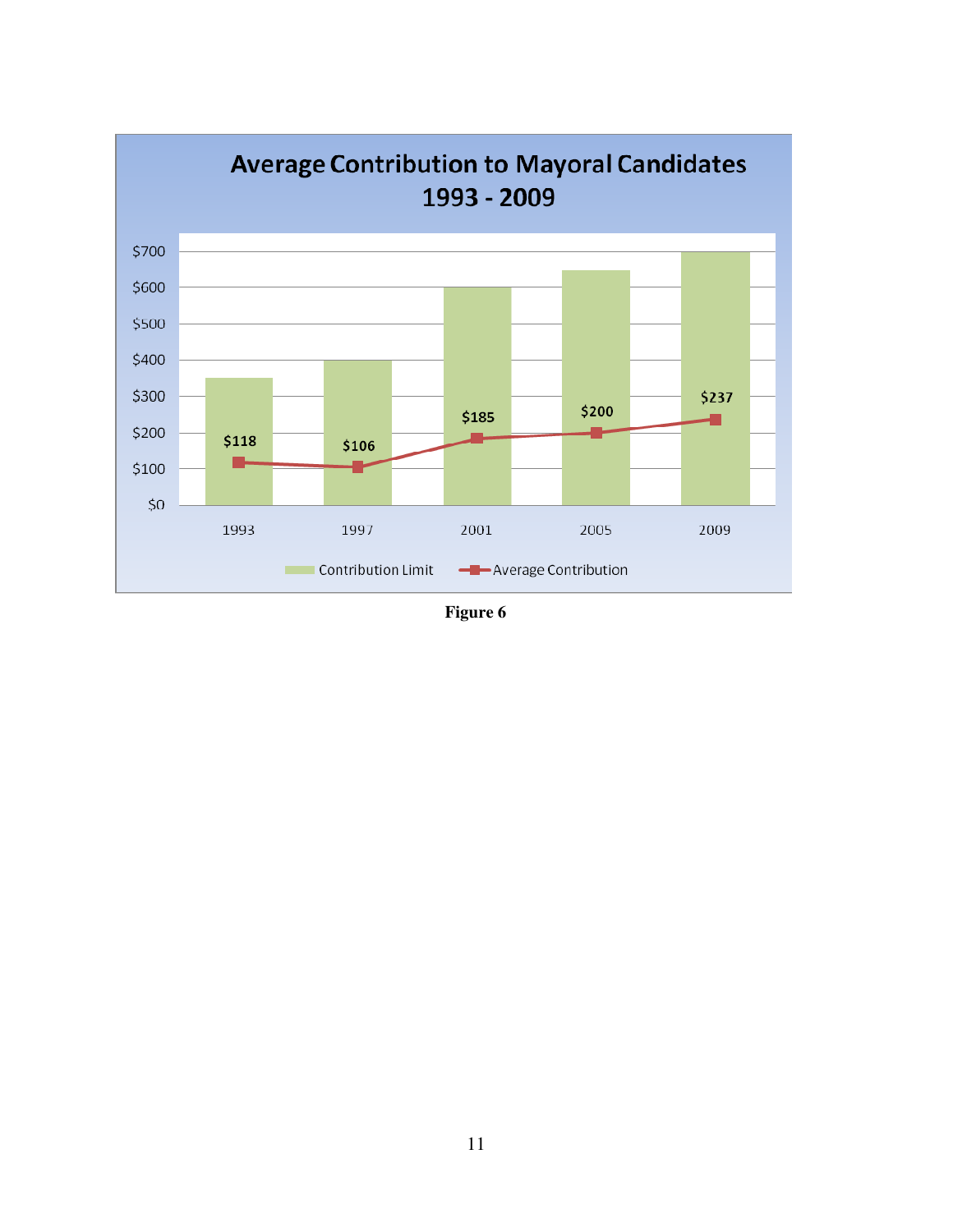

Figure 7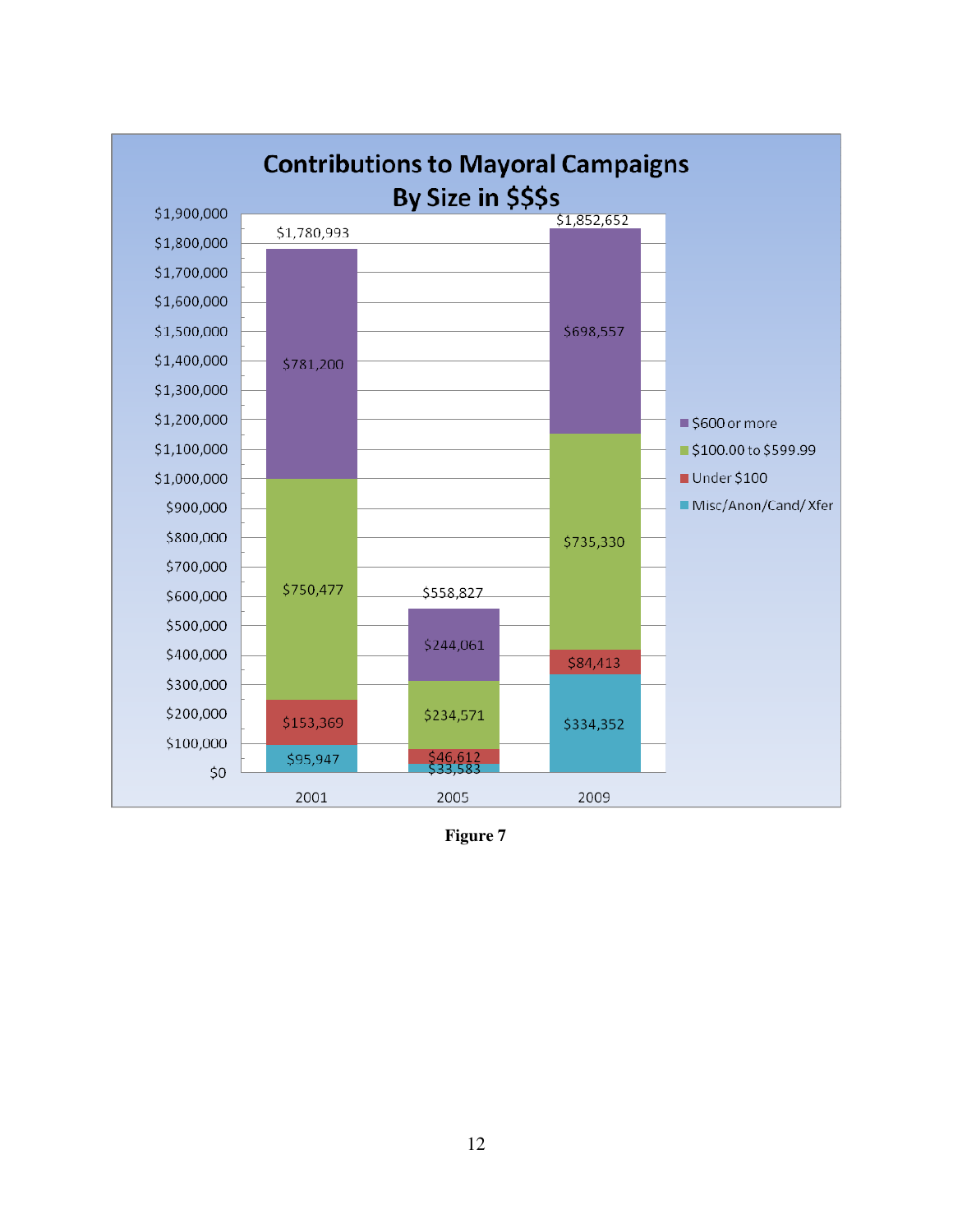

Figure 8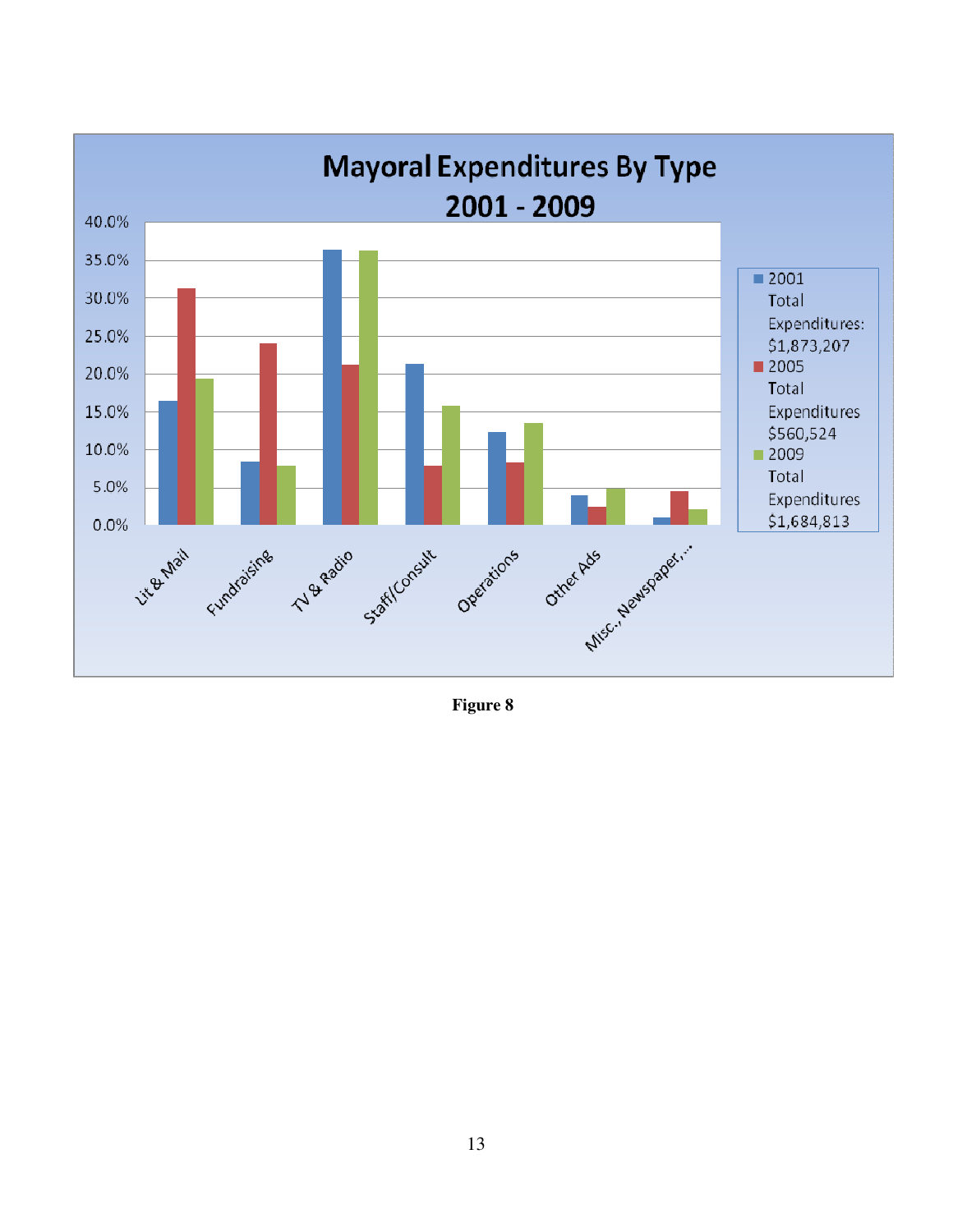#### **D. Independent Expenditures Supporting or Opposing Candidates**

Independent spending in support of candidates in the 2009 election almost tripled the record for the past ten years. This figure does not include the nearly \$1.4 million that the American Chemistry Council spent opposing the bag fee.

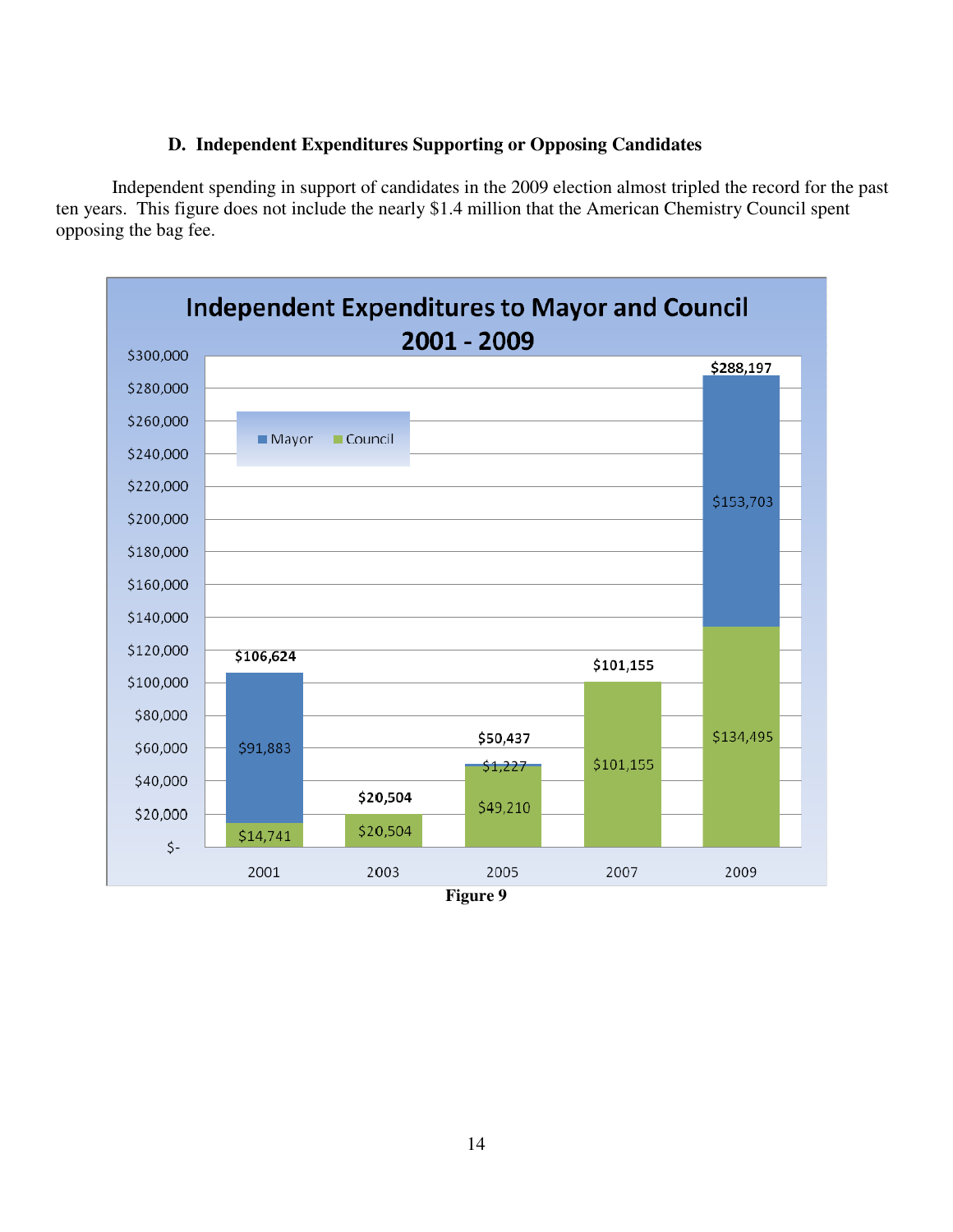#### **E. Other Charts**

#### **1. Top 20 Contributors to All 2009 Candidates**

The employer and occupation of each individual contributor are included. Where campaigns reported different employer or occupation information for the same contributor, we have reported the most common variations.

| <b>Matt Griffin</b>       |         |
|---------------------------|---------|
| <b>Managing Partner</b>   | \$6,700 |
| <b>Pine Street LLC</b>    |         |
| <b>Sally Bagshaw</b>      | 700     |
| Tom Carr (I)              | 600     |
| Richard Conlin (I)        | 700     |
| Jan Drago                 | 700     |
| Jessie Israel             | 700     |
| Martin Henry Kaplan       | 700     |
| Joe Mallahan              | 700     |
| Michael McGinn            | 700     |
| Greg Nickels (I)          | 700     |
| <b>Robert Rosencrantz</b> | 500     |
|                           |         |
| <b>Nucor PAC of</b>       | \$6,600 |
| Washington                |         |
| <b>Sally Bagshaw</b>      | 700     |
| David Bloom               | 250     |
| Richard Conlin (I)        | 700     |
| <b>James Donaldson</b>    | 250     |
| Jan Drago                 | 250     |
| Jessie Israel             | 250     |
| Martin Henry Kaplan       | 250     |
| Nick Licata (I)           | 450     |
| Joe Mallahan              | 700     |
| Michael McGinn            | 700     |
| David Miller              | 300     |
| Greg Nickels (I)          | 500     |
| Mike O'Brien              | 250     |
| <b>Robert Rosencrantz</b> | 700     |
| Jordan Royer              | 350     |
|                           |         |
| <b>Seattle Mariners</b>   | \$6,100 |
| Sally Bagshaw             | 700     |
| Tom Carr (I)              | 700     |
| Richard Conlin (I)        | 700     |
| Jan Drago                 | 700     |
| Jessie Israel             | 700     |
| Joe Mallahan              | 700     |

Michael McGinn 500<br>Greg Nickels (I) 700

Robert Rosencrantz 700

Greg Nickels (I)

| \$6,100 |
|---------|
|         |
|         |
|         |
| 700     |
| 700     |
| 700     |
| 700     |
| 700     |
| 700     |
| 700     |
| 700     |
| 500     |
|         |

| <b>John McCullough Jr</b>  |         |
|----------------------------|---------|
| <b>Attorney</b>            | \$5,950 |
| <b>McCullough Hill, PS</b> |         |
| Sally Bagshaw              | 700     |
| Tom Carr (I)               | 350     |
| Richard Conlin (I)         | 700     |
| Jessie Israel              | 300     |
| Martin Henry Kaplan        | 350     |
| Joe Mallahan               | 500     |
| Michael McGinn             | 350     |
| Michael McGinn             | 400     |
| Greg Nickels (I)           | 700     |
| Mike O'Brien               | 550     |
| <b>Robert Rosencrantz</b>  | 350     |
| Jordan Royer               | 700     |
|                            |         |
| <b>Craig Shafer</b>        |         |
| Owner                      | \$5,800 |
| <b>Hotel Andra</b>         |         |
| Sally Bagshaw              | 700     |
| Tom Carr (I)               | 700     |
| Richard Conlin (I)         | 400     |
| Jan Drago                  | 700     |
| Jessie Israel              | 700     |
| Joe Mallahan               | 700     |

|         | Sally Dagshaw             | /VV     |
|---------|---------------------------|---------|
| 700     | Richard Conlin (I)        | 700     |
| 350     | Nick Licata (I)           | 700     |
| 700     | Joe Mallahan              | 700     |
| 300     | Michael McGinn            | 700     |
| 350     | David Miller              | 700     |
| 500     | Greg Nickels (I)          | 700     |
| 350     | <b>Robert Rosencrantz</b> | 700     |
|         |                           |         |
| 400     |                           |         |
| 700     | <b>Karen Gates Hildt</b>  |         |
| 550     | <b>Attorney</b>           | \$5,600 |
| 350     | Hildt & Reid              |         |
| 700     | Sally Bagshaw             | 700     |
|         | Richard Conlin (I)        | 700     |
|         | Pete Holmes               | 700     |
| \$5,800 | Nick Licata (I)           | 700     |

| Greg Nickels (I)          | 700     |
|---------------------------|---------|
| <b>Robert Rosencrantz</b> | 500     |
| Jordan Royer              | 500     |
|                           |         |
| <b>Amalgamated</b>        |         |
| Transit                   | \$5,600 |
| Union                     |         |
| Sally Bagshaw             | 700     |
| Richard Conlin (I)        | 700     |
| Nick Licata (I)           | 700     |
| Joe Mallahan              | 700     |
| Michael McGinn            | 700     |
| David Miller              | 700     |
| Greg Nickels (I)          | 700     |

**H Jon Runstad Real Estate Developer Wright Runstad**

**\$5,675**

Sally Bagshaw 700 Tom Carr  $(I)$  500 Richard Conlin (I) 675

> Jan Drago 700 Jessie Israel 700 Joe Mallahan 700

| <b>Karen Gates Hildt</b> |         |
|--------------------------|---------|
| <b>Attorney</b>          | \$5,600 |
| Hildt & Reid             |         |
| Sally Bagshaw            | 700     |
| Richard Conlin (I)       | 700     |
| Pete Holmes              | 700     |
| Nick Licata (I)          | 700     |
| Joe Mallahan             | 700     |
| Greg Nickels (I)         | 700     |
| Robert Rosencrantz       | 700     |
| Jordan Royer             | 700     |
|                          |         |

Greg Nickels (I) 700 Robert Rosencrantz 500 Jordan Royer 700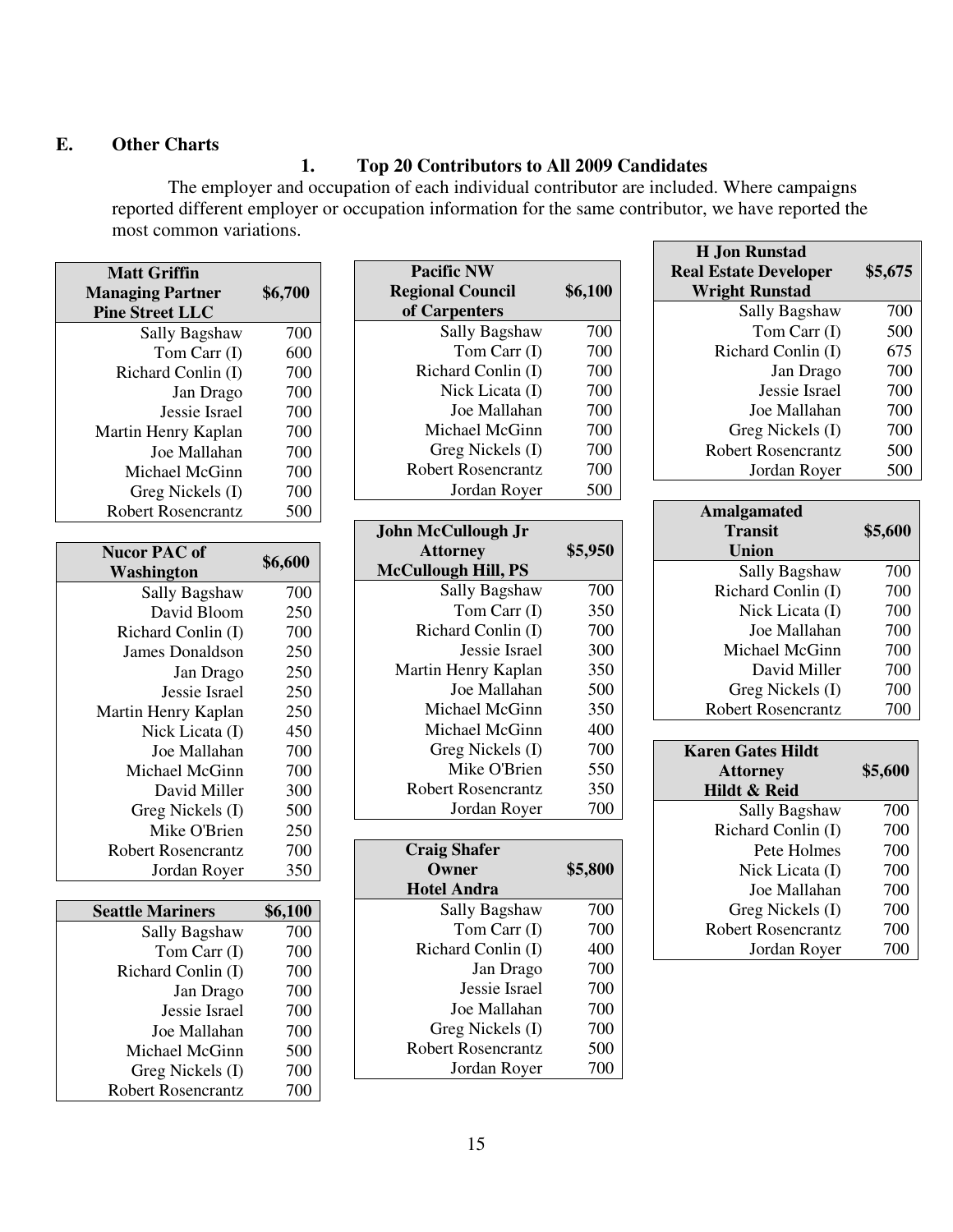| <b>Bruce Blume</b>       |         |
|--------------------------|---------|
| <b>Real Estate</b>       | \$4,900 |
| <b>The Blume Company</b> |         |
| Sally Bagshaw            | 700     |
| Richard Conlin (I)       | 700     |
| Jan Drago                | 700     |
| Joe Mallahan             | 700     |
| Michael McGinn           | 700     |
| David Miller             | 700     |
| Greg Nickels (I)         | 700     |

| <b>IBEW</b>         | \$4861 |
|---------------------|--------|
| <b>Local 46 PAC</b> |        |
| Sally Bagshaw       | 546    |
| David Bloom         | 246    |
| Richard Conlin (I)  | 492    |
| Pete Holmes         | 446    |
| Nick Licata (I)     | 692    |
| Joe Mallahan        | 646    |
| Michael McGinn      | 350    |
| David Miller        | 446    |
| Greg Nickels (I)    | 446    |
| Dorsol Plants       | 100    |
| Robert Rosencrantz  |        |

| <b>Hod Carriers and</b><br><b>General Laborers</b><br><b>Local 242</b> | \$4,700 |
|------------------------------------------------------------------------|---------|
| Sally Bagshaw                                                          | 700     |
| Richard Conlin (I)                                                     | 700     |
| Jessie Israel                                                          | 700     |
| Nick Licata (I)                                                        | 700     |
| Joe Mallahan                                                           | 700     |
| David Miller                                                           | 500     |
| Greg Nickels (I)                                                       | 700     |

| John Goodman               |         |
|----------------------------|---------|
| <b>Chairman</b>            | \$4,700 |
| <b>Goodman Real Estate</b> |         |
| Sally Bagshaw              | 700     |
| Richard Conlin (I)         | 700     |
| Jan Drago                  | 700     |
| Jessie Israel              | 700     |
| Joe Mallahan               | 700     |
| Robert Rosencrantz         | 700     |
| Jordan Royer               |         |

| <b>Clise Properties Inc</b> |         |
|-----------------------------|---------|
| <b>Al Clise</b>             | \$5,200 |
| Owner                       |         |
| Sally Bagshaw               | 700     |
| Tom Carr (I)                | 600     |
| <b>Richard Conlin</b>       | 250     |
| Jan Drago                   | 700     |
| Jessie Israel               | 350     |
| Joe Mallahan                | 700     |
| Michael McGinn              | 500     |
| <b>Robert Rosencrantz</b>   | 700     |
| Jordan Royer                | 700     |
| <b>Mark Barbieri</b>        |         |
| <b>Real Estate</b>          | \$5,050 |
| <b>Washington Holdings</b>  |         |
| Sally Bagshaw               | 500     |
| Tom Carr (I)                | 700     |
| Richard Conlin (I)          | 650     |
| Jan Drago                   | 200     |
| Jessie Israel               | 400     |
| Joe Mallahan                | 700     |
| Michael McGinn              | 250     |
| Greg Nickels (I)            | 700     |
| <b>Robert Rosencrantz</b>   | 250     |
| Jordan Royer                | 700     |
| <b>B.</b> Gerald Johnson    | \$5,000 |
| Sally Bagshaw               | 700     |
| Tom Carr (I)                | 700     |
| Richard Conlin (I)          | 500     |
| Nick Licata (I)             | 300     |
| Joe Mallahan                | 700     |
| Greg Nickels (I)            | 700     |
| <b>Robert Rosencrantz</b>   | 700     |
| Jordan Royer                | 700     |
| <b>IFPTE</b>                |         |
| <b>Local 17 PAC</b>         | \$4,900 |
| Sally Bagshaw               | 700     |
| Richard Conlin (I)          | 700     |
| Nick Licata (I)             | 700     |
|                             |         |

| <b>Real Estate</b><br><b>Burkheimer</b>   |            |
|-------------------------------------------|------------|
|                                           | \$5,500    |
|                                           |            |
| <b>Management Co.</b>                     |            |
| Richard Conlin (I)                        | 700        |
| Jan Drago                                 | 700        |
| Jessie Israel                             | 600        |
| Martin Henry Kaplan                       | 700        |
| Joe Mallahan                              | 700        |
| Greg Nickels (I)                          | 700        |
| <b>Robert Rosencrantz</b>                 | 700        |
| Jordan Royer                              | 700        |
|                                           |            |
| <b>WA State Council of</b>                |            |
| <b>County &amp; City</b>                  | \$5,400    |
| <b>Employees</b>                          |            |
| <b>Sally Bagshaw</b>                      | 700        |
| Tom Carr (I)                              | 500        |
| Richard Conlin (I)                        | 700        |
| Jan Drago                                 | 700        |
| Nick Licata (I)                           | 700        |
| Joe Mallahan                              | 700        |
| Michael McGinn                            | 700        |
| Greg Nickels (I)                          | 700        |
|                                           |            |
| <b>Judith Runstad</b>                     |            |
| <b>Attorney</b>                           | \$5,275    |
| <b>Foster Pepper PLLC</b>                 |            |
| Sally Bagshaw                             | 700        |
| Richard Conlin (I)                        | 675        |
| Jan Drago                                 | 650        |
| Jessie Israel                             | 650        |
| Martin Henry Kaplan                       | 350        |
| Joe Mallahan                              | 700        |
|                                           | 700        |
| Greg Nickels (I)                          |            |
| <b>Robert Rosencrantz</b><br>Jordan Royer | 500<br>350 |

Joe Mallahan 700 Michael McGinn 700<br>Greg Nickels (I) 700 Greg Nickels (I) 700 Robert Rosencrantz 700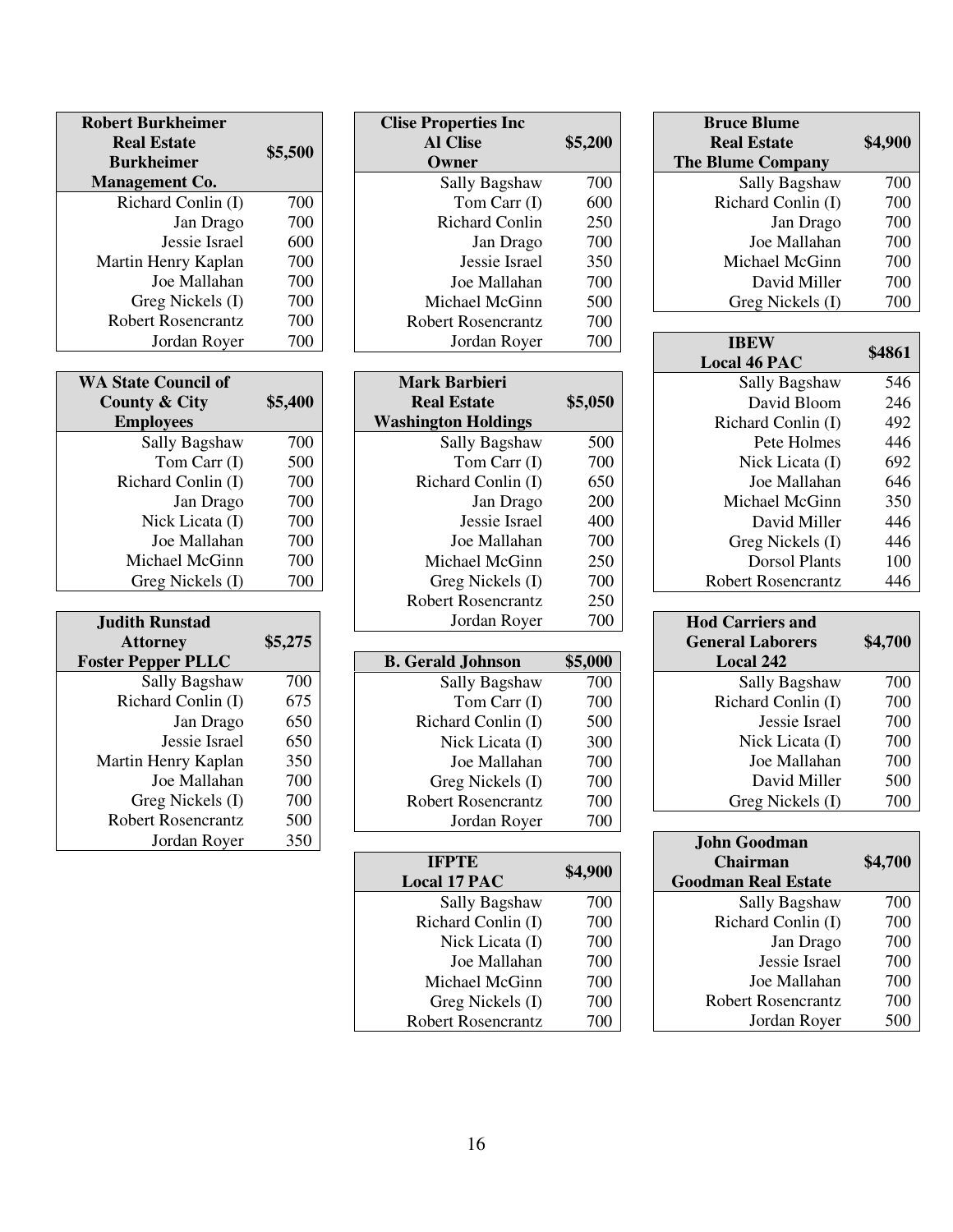#### 2. Top 20 Employers of Contributors to City Candidates

The following is a list of the top 20 employers of contributors to 2009 Seattle candidates and the aggregate amount their employees gave to these campaigns. The aggregate amount does not include contributions directly from the employer.

Campaigns are required to report the employer and occupation of each person who contributes more than \$100. The employer and occupation information was aggregated to create this table.

| <b>Employer</b>                              | <b>Aggregate Amount</b> |
|----------------------------------------------|-------------------------|
| 1.<br><b>NOT EMPLOYED</b>                    | \$<br>316,784           |
| <b>CITY OF SEATTLE</b><br>2.                 | \$<br>95,659            |
| 3.<br><b>T MOBILE</b>                        | \$<br>61,870            |
| <b>STATE OF WASHINGTON</b><br>4.             | \$<br>41,531            |
| <b>KING COUNTY</b><br>5.                     | \$<br>32,686            |
| <b>MICROSOFT</b><br>6.                       | \$<br>26,804            |
| <b>K&amp;L GATES LLP</b><br>7.               | \$<br>19,290            |
| <b>FOSTER PEPPER PLLC</b><br>8.              | \$<br>18,385            |
| <b>TRILOGY</b><br>9.                         | \$<br>11,650            |
| 10. GROUP HEALTH COOPERATIVE                 | \$<br>10,825            |
| 11. WRIGHT RUNSTAD                           | \$<br>9,825             |
| 12. SELF EMPLOYED                            | \$<br>9,779             |
| 13. VULCAN NORTHWEST                         | \$<br>9,550             |
| 14. HDR ENGINEERING                          | \$<br>8,900             |
| 15. FEDERAL GOVERNMENT                       | \$<br>8,510             |
| <b>16. THE BOEING COMPANY</b>                | \$<br>8,263             |
| 17. GOODMAN REAL ESTATE INC (GRE)            | \$<br>8,000             |
| 18. GMINC/GOGERTY STARK MARRIOTT/GSM MERCURY | \$<br>7,725             |
| 19. DAVIS WRIGHT TREMAINE LLP                | \$<br>7,600             |
| 20. R C HEDREEN CO                           | \$<br>7,550             |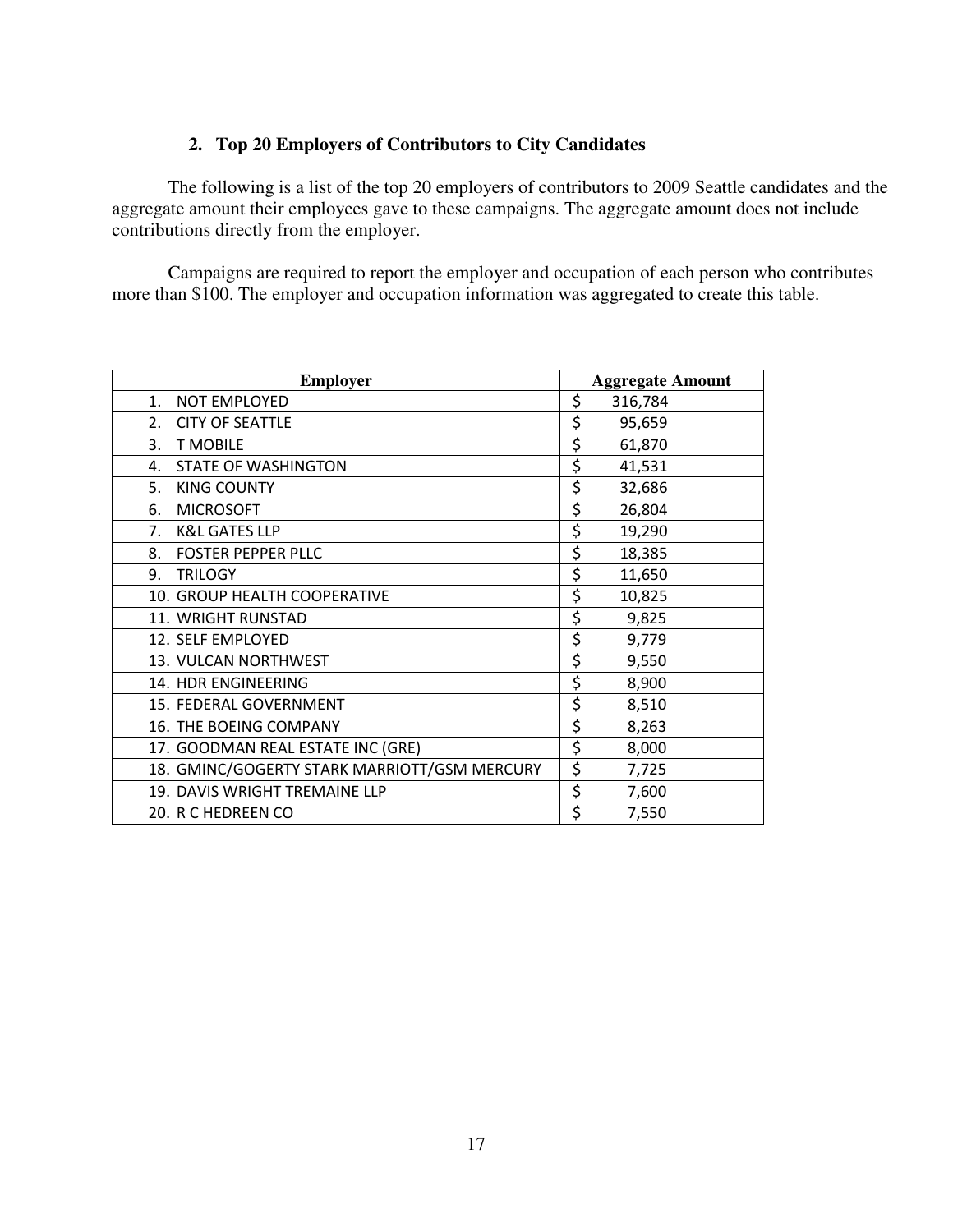#### **3. Candidate Contributions**

While total candidate contributions to support their own campaigns rose steeply in 2009, most of that rise can be attributed to Joe Mallahan's contributions to his campaign. Setting aside Mr. Mallahan's \$290,000 contribution to his own campaign, candidate contributions are lower than they were in 2007.

Some campaigns still have outstanding debts, so total candidate contributions may rise before the election cycle officially ends in May.

| <b>Mayor</b>   |                                          |  |
|----------------|------------------------------------------|--|
| <b>Name</b>    | <b>Candidate</b><br><b>Contributions</b> |  |
| Mallahan       | \$290,430                                |  |
| Donaldson      | \$10,068                                 |  |
| Drago          | \$4,850                                  |  |
| Campbell       | \$1,391                                  |  |
| Sigler         | \$735                                    |  |
| <b>Nickels</b> | \$700                                    |  |
| McGinn         | \$420                                    |  |
| Garrett        | n/a                                      |  |
| <b>Total</b>   | \$308,594                                |  |

| <b>City Attorney</b> |                      |  |
|----------------------|----------------------|--|
| Candidate            |                      |  |
| Candidate            | <b>Contributions</b> |  |
| Holmes               | \$6,351              |  |
| Carr                 | \$1,919              |  |
| Total                | \$8.270              |  |

| <b>City Council</b> |              |                                   |
|---------------------|--------------|-----------------------------------|
| Pos.<br>No.         | Candidate    | Candidate<br><b>Contributions</b> |
| 8                   | Rosencrantz  | \$37,006                          |
| 8                   | Williams     | \$24,210                          |
| 6                   | Israel       | \$15,200                          |
| 8                   | Miller       | \$14,119                          |
| 8                   | Forch        | \$11,254                          |
| 4                   | Bagshaw      | \$10,050                          |
| 6                   | Kaplan       | \$6,835                           |
| $\overline{2}$      | Ginsberg     | \$6,317                           |
| $\overline{4}$      | Carver       | \$1,593                           |
| 4                   | <b>Bloom</b> | \$1,476                           |
| $\overline{4}$      | Tobin        | \$1,366                           |
| 4                   | Plants       | \$580                             |
| 8                   | O'Brien      | \$150                             |
| 6                   | Licata       | \$20                              |
| $\overline{2}$      | Conlin       | \$-                               |
| 8                   | Royer        | \$-                               |
|                     | <b>Total</b> | \$130,176                         |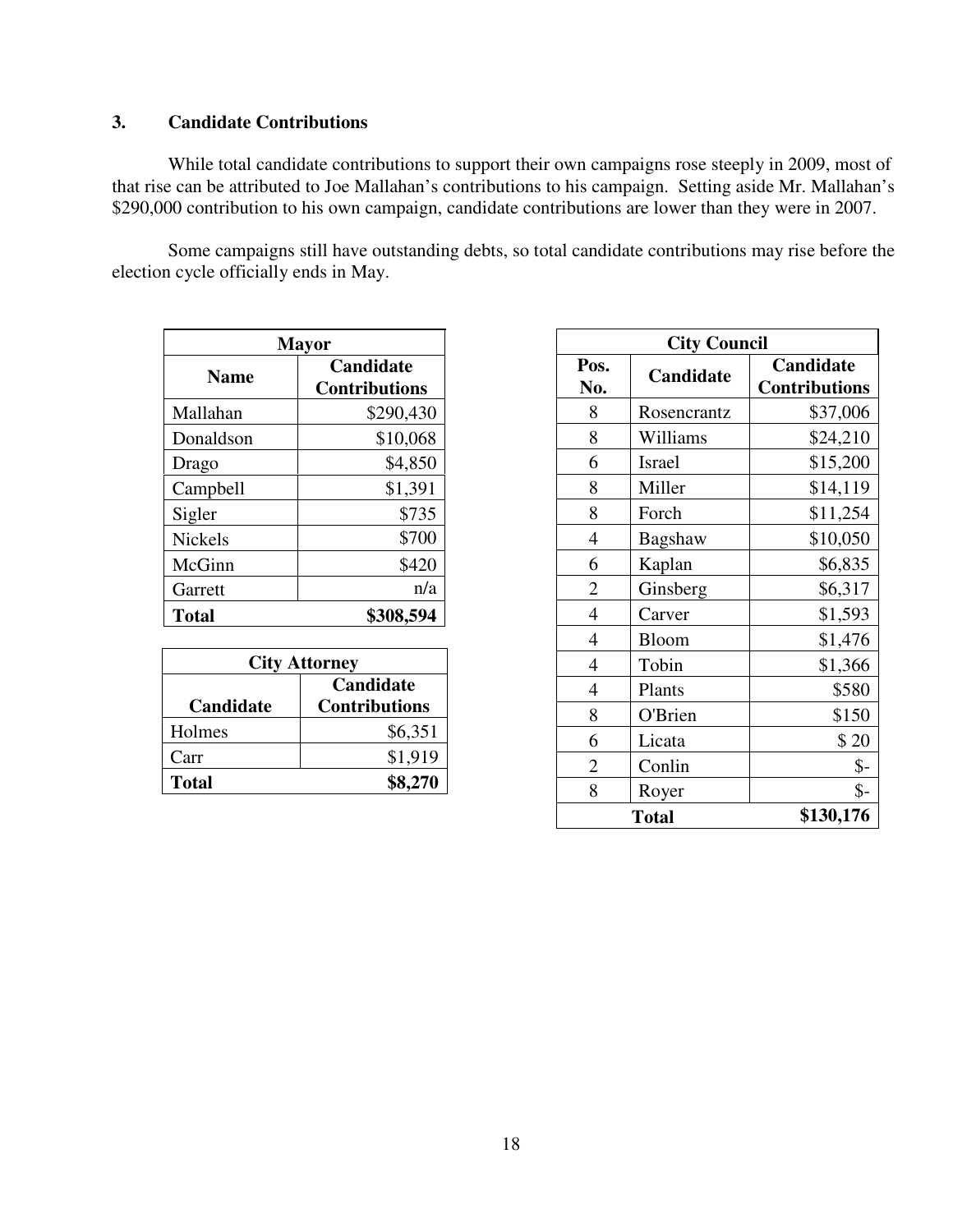#### **F. 2009 CITY OFFICE AND BALLOT ISSUE VOTE RETURNS**

Compiled from reports by King County Records and Elections http://www.metrokc.gov/elections/results.asp

#### **Primary Vote Returns, August 18, 2009**

*Ballots Cast/Registered Voters:* **146,568/ 379,721 38.60%**

| <b>City of Seattle Mayor</b> |        |        |
|------------------------------|--------|--------|
| <b>Mike McGinn</b>           | 39,097 | 27.71% |
| <b>James Donaldson</b>       | 11,478 | 8.13%  |
| Greg Nickels                 | 35,781 | 25.36% |
| <b>Joe Mallahan</b>          | 37,933 | 26.88% |
| Kwame Wyking                 |        |        |
| Garrett                      | 1,479  | 1.05%  |
| Jan Drago                    | 10,154 | 7.20%  |
| Elizabeth Campbell           | 3,485  | 2.47%  |
| Norman Zadok Sigler          | 1,247  | 0.88%  |
| Write-in                     | 461    | 0.33%  |

| <b>City of Seattle Council Position No. 4</b> |        |        |
|-----------------------------------------------|--------|--------|
| <b>Sally Bagshaw</b>                          | 63,348 | 51.01% |
| Thomas Tobin                                  | 10,274 | 8.27%  |
| <b>Brian Carver</b>                           | 9,581  | 7.72%  |
| <b>Dorsol Plants</b>                          | 17,822 | 14.35% |
| <b>David Bloom</b>                            | 22,690 | 18.27% |
| Write-in                                      | 467    | 0.38%  |

| <b>City of Seattle Council Position No. 6</b> |        |          |
|-----------------------------------------------|--------|----------|
| Marty Kaplan                                  | 18,063 | 14.18%   |
| <b>Nick Licata</b>                            | 71,037 | 55.78%   |
| Jessie Israel                                 | 37,709 | 29.61%   |
| Write-in                                      | 548    | $0.43\%$ |

| <b>City of Seattle Council Position No. 8</b> |        |        |
|-----------------------------------------------|--------|--------|
| <b>Mike O'Brien</b>                           | 42,619 | 34.48% |
| <b>Rusty Williams</b>                         | 5,602  | 4.53%  |
| <b>Bobby Forch</b>                            | 15,444 | 12.49% |
| David Miller                                  | 14,644 | 11.85% |
| Jordan Royer                                  | 19,207 | 15.54% |
| <b>Robert Rosencrantz</b>                     | 25,602 | 20.71% |
| Write-in                                      | 488    | 0.39%  |

| <b>City of Seattle Referendum No. 1</b><br><b>Plastic Bag Fee</b> |  |                 |
|-------------------------------------------------------------------|--|-----------------|
| <b>APPROVED</b>                                                   |  | $67,524$ 46.93% |
| <b>REJECTED</b>                                                   |  | 76,346   53.07% |

Fewer than three candidates filed to run for position 2, so there was no primary for that seat. Candidates for position 2 appeared on the November ballot only.